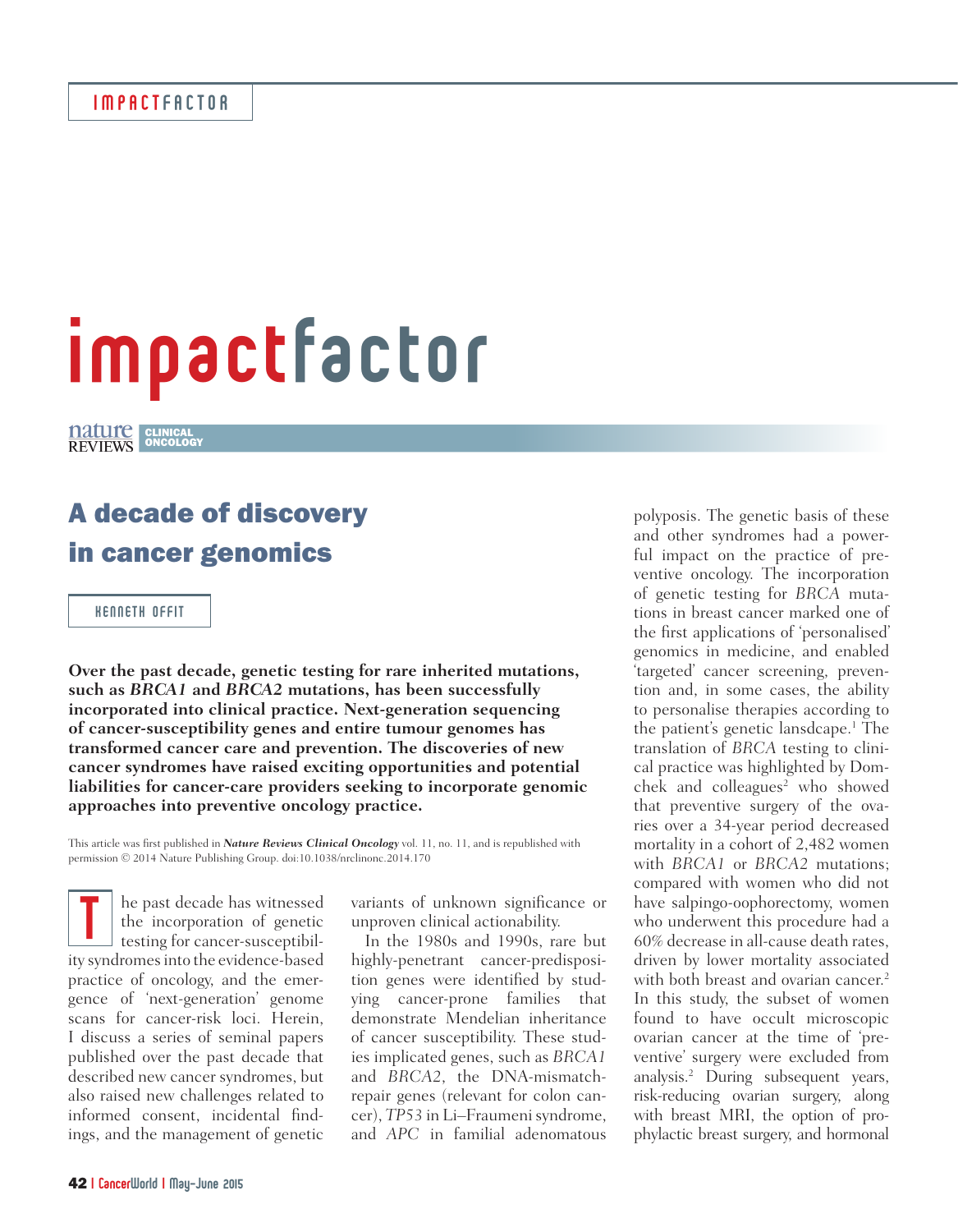chemoprevention, became standard practice in preventive oncology.1

In the past decade it had become obvious that highly penetrant cancer genes (such as *BRCA1/2* and *MSH2*) did not account for the bulk of familial risk of the common hereditary cancers. A debate ensued regarding whether there were many common low-risk genetic variants or undiscovered rare high-risk variants, which would explain the 'missing heritability' of cancer. A pivotal paper tested the 'common variant' hypothesis using the emerging technology of 'gene chips' to assess hundreds of thousands of single nucleotide polymorphisms (SNPs).3 In a two-stage design, 227,876 SNPs were assessed in 4,398 breast-cancer cases and 4,316 controls, identifying 30 SNPs of interest, which were further analysed in 21,860 cases and 22,578 controls.3 The SNP that emerged as the best 'hit', which was proximal to the gene *FGFR2*, had a relative risk of around 1.2-times the baseline risk, compared with *BRCA1*, which elevated risk of early onset breast cancer by up to 40-fold.3 Subsequent genome-wide association studies of other cancer types identified hundreds of hits near potentially causal genes, which were all statistically significant, but none of a magnitude to influence preventive management in the clinic.<sup>4</sup> A possible exception to this lack of clinical utility emerged from studies we performed as part of an international consortium investigating modifiers of risk in the carriers of *BRCA* mutations. In studies involving tens of thousands of *BRCA1/2* mutation carriers worldwide, panels of risk-associated SNPs could partition breast cancer risk from 20% up to 100% in *BRCA*-mutation carriers.5 These findings will likely mark the first application of SNP-

based risk profiling to inform clinical management of individuals with hereditary risk of a common cancer.

Over the second half of the past decade, a shift to identifying rare genomic variants was made possible by the emergence of next-generation sequencing (NGS) approaches. NGS involves a series of repeating sequencing reactions, performed and detected automatically, with the production of thousands to millions of simultaneous sequence reads. An immediate and obvious application of NGS was to sequence several genes at the same time. A technological *tour de force* prefigured the current era in 'cancer panel' testing. Using targeted capture and massively parallel genomic sequencing, a group at the University of Washington screened 21 candidate genes in 360 women with ovarian cancer.<sup>6</sup> Strikingly, 24% of these women carried germline loss-of-function mutations in genes such as *BRCA1, BRCA2, BARD1, BRIP1, CHEK2, MRE11A, MSH6, NBN, PALB2, RAD50, RAD51C*, and *TP53.*<sup>6</sup> Fuelled by this technological innovation, plus the equally impactful loss of patent protection for *BRCA1* and *BRCA2* sequence analysis, a plethora of commercial cancer panels flooded the oncology marketplace.

At the same time, NGS technologies were rapidly applied to studying unexplained familial cancer clusters. Over the past five years, whole-exome sequencing (WES) and whole-genome sequencing (WGS) has resulted in a renaissance in the discovery of new syndromes of cancer susceptibility (see box).

One of the early applications of this technology came from a group at the Johns Hopkins University, who applied WES of 20,661 coding genes

## Cancer susceptibility syndromes\*

### Familial pancreatic cancer

*PALB2* identified by exome sequencing; *ATM* identified by exome sequencing and WGS

Familial ovarian cancer *BRIP1* identified by WGS

Familial pheochromocytoma *MAX* identified through exome sequencing

Acute myelogenous leukaemia (with Emberger syndrome) *GATA2* identified by exome sequencing

Familial Hodgkin lymphoma *NPAT* identified by exome sequencing

Familial pre-B-cell acute lymphoblastic leukaemia *PAX5* identified by exome sequencing

Familial melanoma *MITF* identified by WGS; *TERT* identified by targeted sequencing

Familial mesothelioma, melanoma and renal-cell cancer *BAP1* identified through exome and targeted sequencing

Hereditary mixed polyposis syndrome (HMPS)

*GREM1* identified by targeted sequencing

Colorectal adenomas and colon cancer *POLE* and *POLD1* identified by WGS

#### Familial breast cancer

*XRCC2* and *FAN1* identified by exome sequencing; *PPM1D* (mosaic) by targeted sequencing

\*Discovered recently by next-generation sequencing4 WGS – whole-genome sequencing